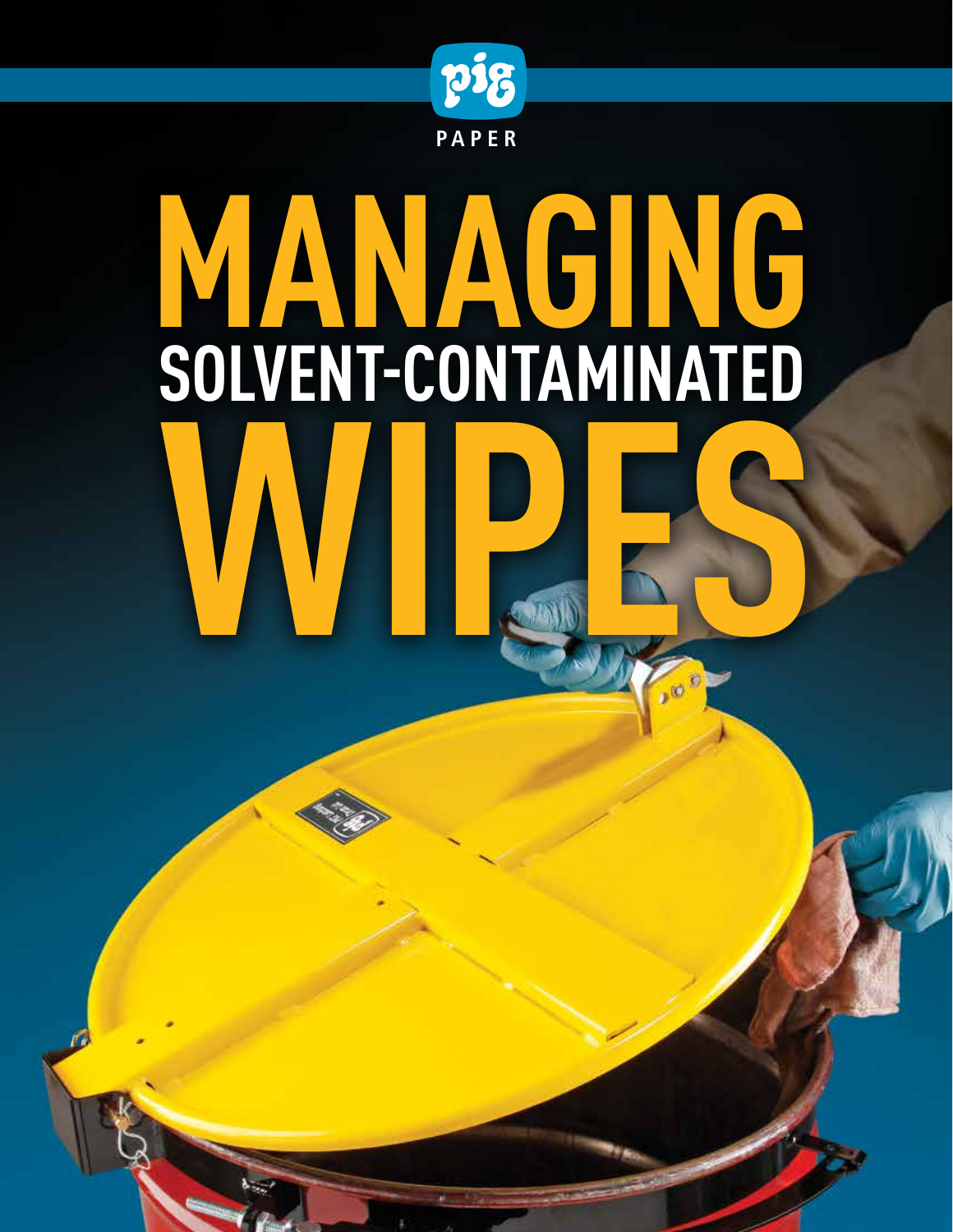# If you use solvents, the EPA provides an exemption for managing your solvent-contaminated wipes, pads and rags that can make your life easier.

 Since January 31, 2014, the Environmental Protection Agency (EPA) has made it easier for facilities to manage wipes that were used to soak up or wipe certain common solvents. Certain wipes may be exempted from hazardous waste regulations as long as you manage them properly. This means you won't need to handle, process, or dispose of them as a fully regulated hazardous waste.

It's important to understand that when the regulation refers to "wipes," it includes wipes, shop towels (rags), pads (absorbent mats) and swabs.

### **Why should you care?**

- 1. It should be much easier for you to manage your disposable wiper waste streams without having to deal with all of the obligations and restrictions included in hazardous waste procedures — such as solvent-contaminated wipes no longer needing to be manifested when sent off-site.
- 2. If you've been using a laundering service because they made it easier to handle your solvent-contaminated wipes, you may no longer need to. You can now use disposables, manage them yourself and save money. The rule spells out the right way to do this.
- 3. If you've been paying to dispose of solvent-contaminated wipes in a designated hazardous landfill, you can avoid those costs and use lower-cost, permitted municipal solid waste landfills.
- 4. Depending on how many solvent-contaminated wipes you generate, you may be able to improve your status as a waste generator and move from large quanitity to small quantity generator.

The EPA estimates a potential savings of more than \$30K per year for Large Quantity Generators (LQG) of hazardous waste. Small Quantity Generators (SQG) can save over \$4K.



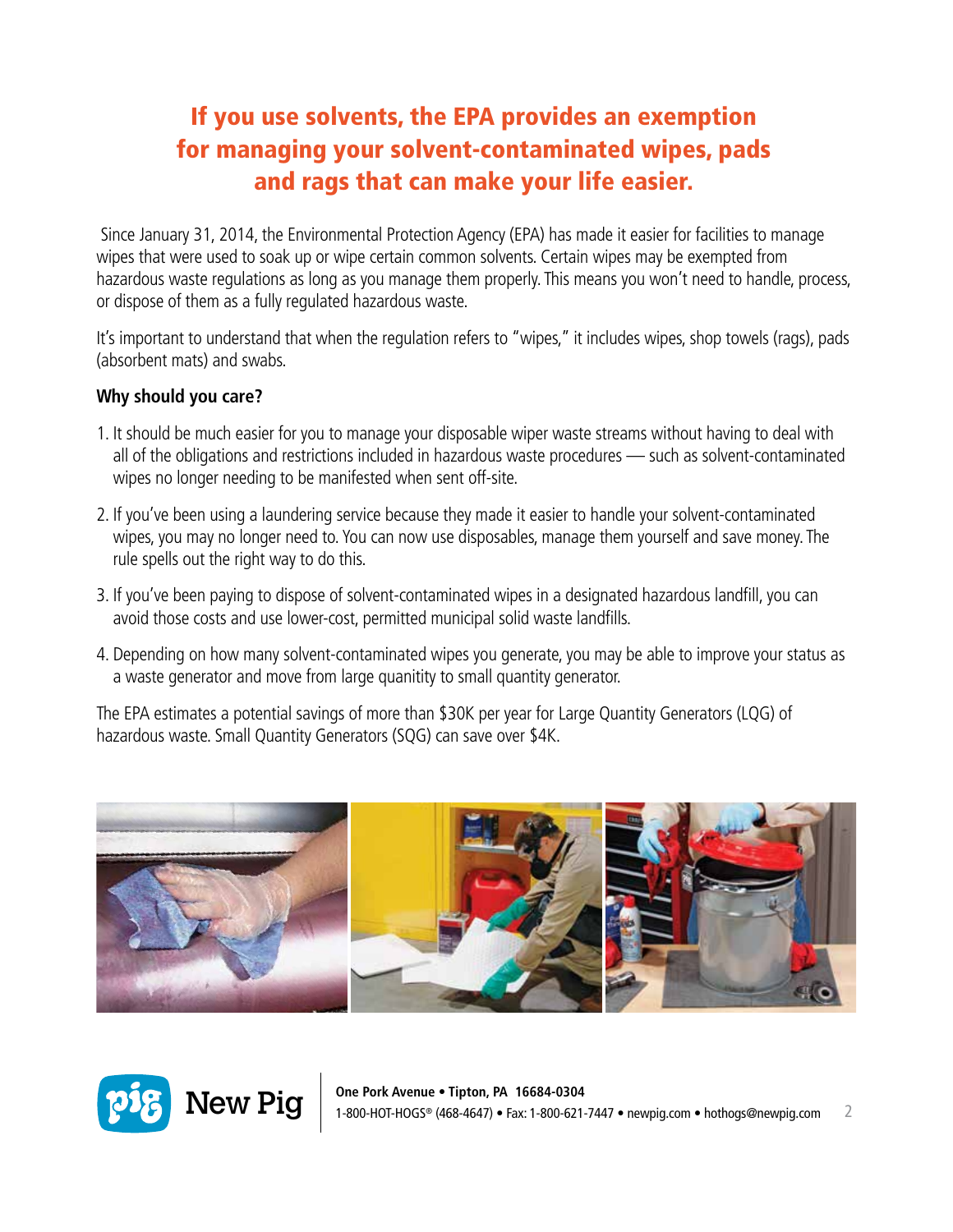Nearly every facility uses wipes, rags and mat pads for cleaning, absorbing and other purposes. Before this final rule was passed, managing all of those spent wipes properly could cause a lot of headaches for waste managers because of EPA's mixture rule. If the solvent being used on the wipe was on EPA's "F list" or exhibited the hazardous characteristic of ignitability, that wipe was considered to be hazardous and needed to be managed and disposed of in a very specific — and usually expensive — way.

Because of the complexity and effort required, many facilities opted to use laundered reusable wipes (shop rags) to avoid the hassle of managing solvent-contaminated



wipes as hazardous waste. This was because solvent-contaminated **disposable** wipes were subject to stringent management rules while **reusable** wipes didn't always need to be manifested and did not contribute to a facility's Resource Conservation Recovery Act (RCRA) generator status.

The solvent-contaminated wipe rule provides solid and hazardous waste exemptions help to level the playing field between disposable and reusable wipes because you no longer need to manage solvent-contaminated **disposable** wipes as hazardous waste. You can dispose of them like other common waste, provided you handle them according to the simple guidelines the rule lays out.



Very often, using high performance, application-specific disposable wipes is preferable to reusable laundered wipes for critical wiping tasks. Single-use disposables are pristine when they arrive at your plant and provide a safer alternative to reusable wipes which have been proven to carry trace elements of metals and other contaminants even after being laundered.

**The solvent-contaminated wipe rule levels the playing field between disposable and reusable wipes.**

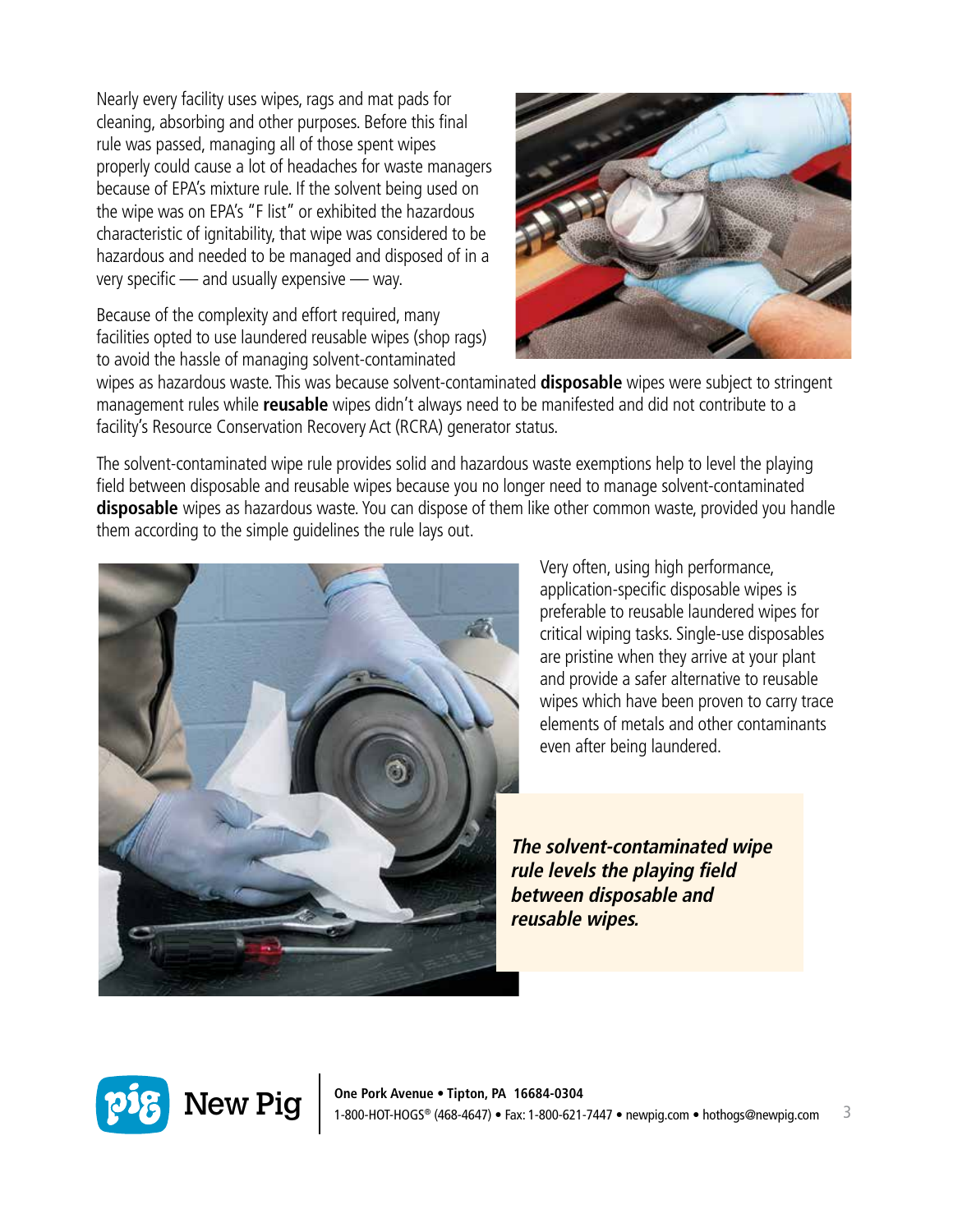# Solvent-Contaminated Wipes, Defined

**Although there are hundreds of varieties, wipes can really be grouped into two main types: reusable and disposable.**

**Reusable wipes** are traditionally made of woven cotton fibers. They are commonly supplied by a launderer who picks up the spent wipes and drops off laundered ones on a routine basis.

The composition of **disposable wipes** varies because they're designed to be task-specific. For example, disposable wipes used solely for drying hands are often made from recycled paper products, whereas disposable wipes used to clean precision parts are lint-free and often made of synthetic materials or microfibers.



Absorbent mat pads, like PIG Mat, meet the definition of "pad"– so if they are saturated with solvents listed in the exemption, they may be managed according to the provisions of the regulation.

Not all wipes are exempt from regulation. Wipes need to meet the criteria listed in the regulation to qualify for the exemption. EPA offers the following definition:

**Absorbent mat pads, like PIG Mat, meet the definition of "pad" – so if they are saturated with solvents listed in the exemption, they may be managed according to the provisions of the regulation.** 

"A solvent-contaminated wipe is a wipe (i.e., a shop towel, rag, pad, or swab made of wood pulp, fabric, cotton, polyester blends or other material) that after use or after cleaning up a spill, contains a solvent that would be considered hazardous waste either because it is listed in the hazardous waste regulations, or because it exhibits the characteristic of ignitability. Solvent-contaminated wipes do not include wipes contaminated with hazardous waste other than solvents, or that exhibit the characteristic of toxicity, corrosivity or reactivity due to contaminants other than solvents." [40 CFR 260.10]

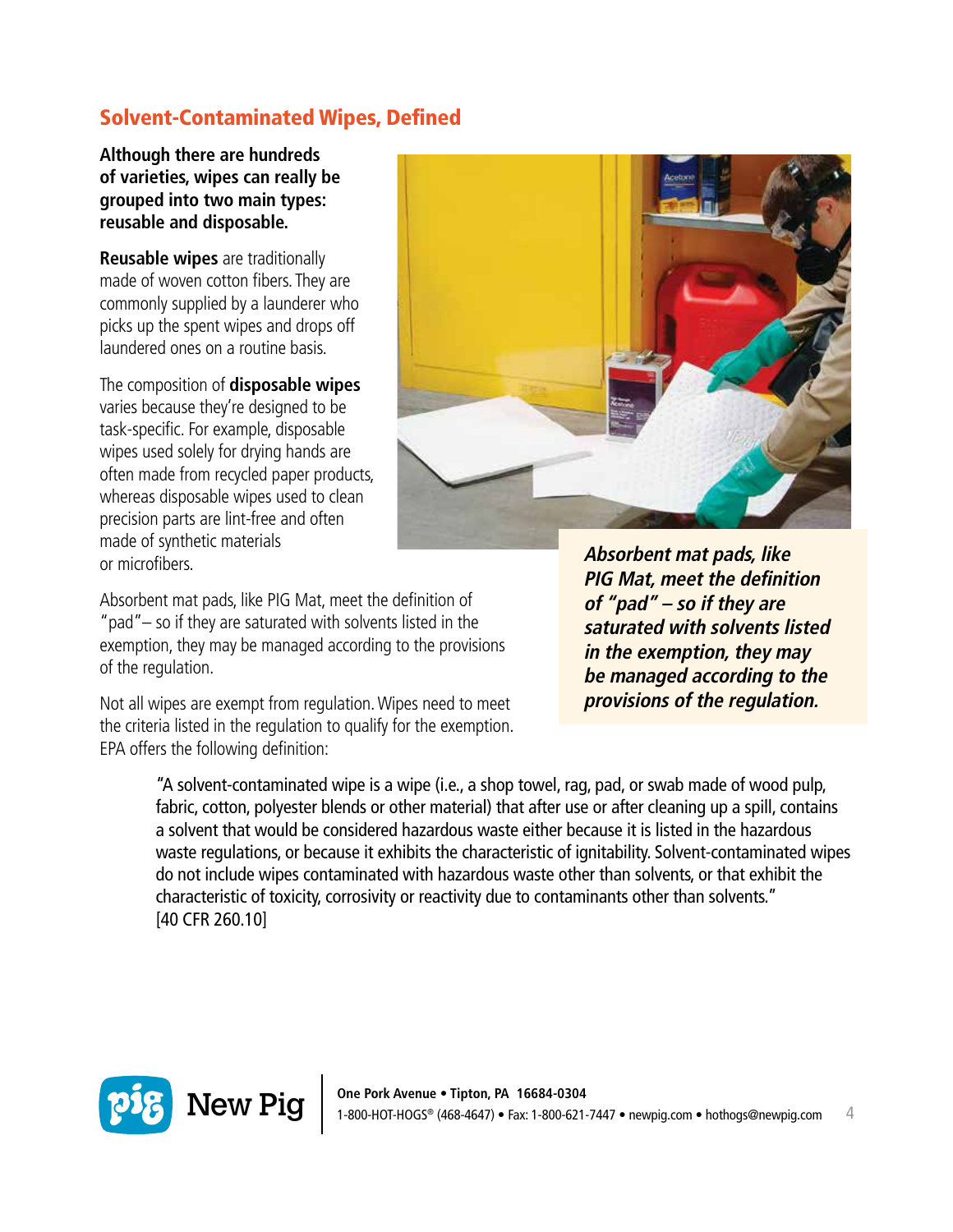### **Specifically, the following wipes can be exempted from full regulation when managed under the new criteria:**

| Acetone              | <b>Isobutyl alcohol</b>                 |
|----------------------|-----------------------------------------|
| <b>Benzene</b>       | <b>Methanol</b>                         |
| <b>N-Butanol</b>     | Methyl ethyl ketone                     |
| Chlorobenzene        | <b>Methyl isobutyl ketone</b>           |
| <b>Cresols</b>       | <b>Methylene chloride</b>               |
| Cyclohexanone        | <b>Tetrachloroethylene</b>              |
| 1,2-Dichlorobenzene  | <b>Toluene</b>                          |
| <b>Ethyl acetate</b> | 1,1,2-Trichlorethane                    |
| <b>Ethyl benzene</b> | Trichloroethylene (reusable wipes only) |
| 2-Ethoxyethanol      | <b>Xylenes</b>                          |

• Wipes containing F001–F005-listed solvents [40 CFR 261.31] or corresponding P- or U-listed solvents [40 CFR 261.33] including:

- Wipes that exhibit a hazardous characteristic resulting from a solvent listed in 40 CFR 261
- Wipes that exhibit only the hazardous characteristic of ignitability when containing one or more non-listed solvents

Through various tests and evaluations, the EPA has determined that solvent-contaminated wipes represented less than 0.032 percent of the total volume of solvent waste disposed of annually and that they do not pose a significant risk to human health or the environment when landfilled.



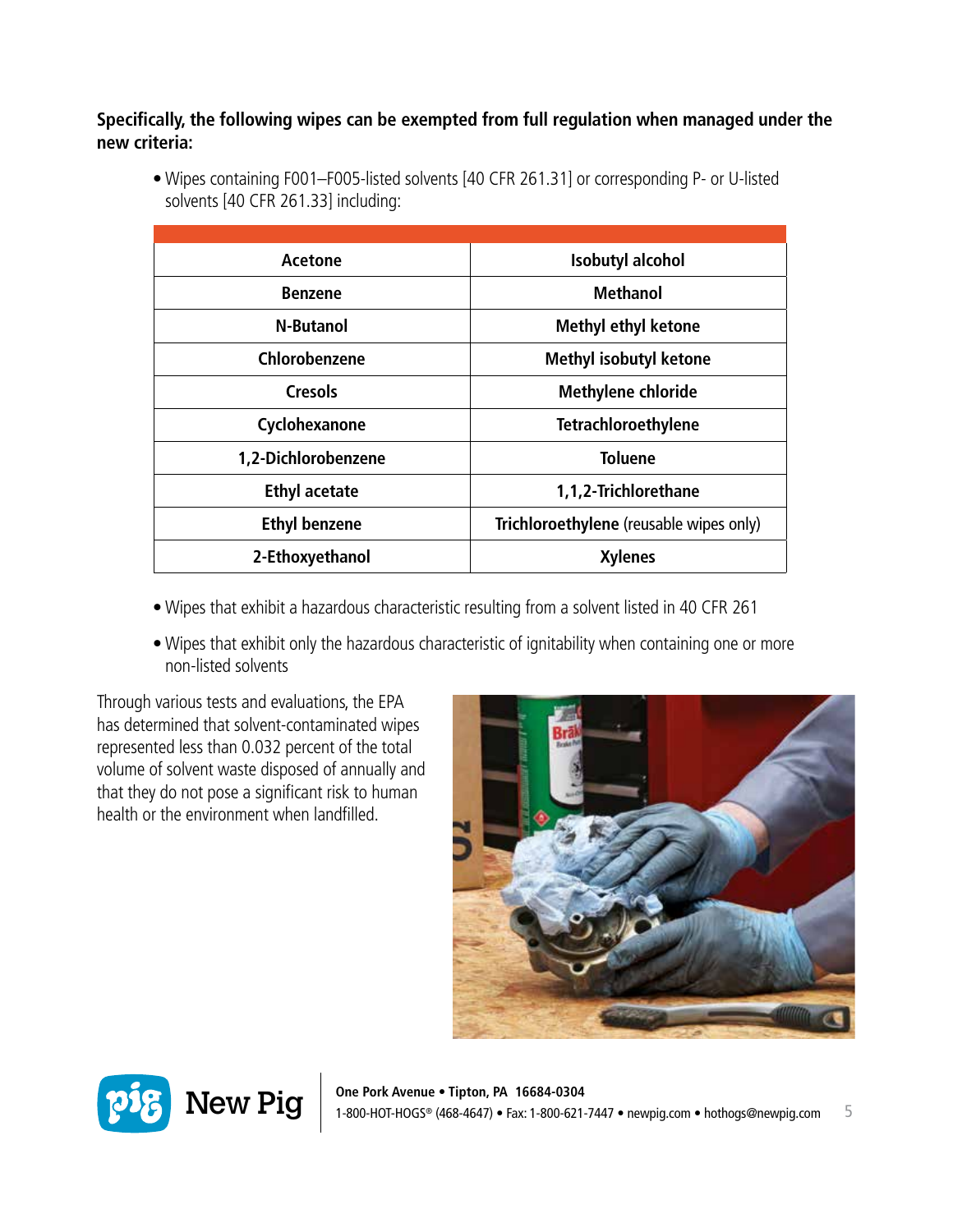### Wipe Management

To be eligible for exemption, both reusable and disposable wipes must be managed properly while they are onsite at facilities, during transportation, and when they are laundered, dry cleaned, incinerated or land disposed. The management practices outlined in the exemption are designed to minimize health and environmental impact.

|                      | <b>Reusable Wipes</b>                                                                                                                                                                                | <b>Disposable Wipes</b>                                                                                                                                                                                                                                                                                                                                                                                                                            |
|----------------------|------------------------------------------------------------------------------------------------------------------------------------------------------------------------------------------------------|----------------------------------------------------------------------------------------------------------------------------------------------------------------------------------------------------------------------------------------------------------------------------------------------------------------------------------------------------------------------------------------------------------------------------------------------------|
| <b>Type of Waste</b> | <b>Properly managed reusable</b><br>wipes are not solid waste<br>(and therefore, cannot be<br>hazardous waste).<br>40 CFR 261.4(a)(26)                                                               | <b>Properly managed disposable</b><br>wipes are solid waste but not<br>hazardous waste.<br>40 CFR 261.4(b)(18)                                                                                                                                                                                                                                                                                                                                     |
| <b>After Use</b>     | Reusable wipes may go to<br>laundries or dry cleaners<br>whose discharge, if any, is<br>regulated under Sections<br>301 and 402 or Section 307<br>of the Clean Water Act.<br>40 CFR 261.4(a)(26)(vi) | Disposable wipes may go to:<br>1. Municipal waste combustors<br>that are regulated under<br>section 129 of the Clean<br>Air Act:<br>2. A hazardous waste<br>combustor, boiler or furnace<br>regulated under 40 CFR parts<br>264, 265, or 266 subpart H;<br>3. Municipal solid waste<br>landfills regulated under<br>40 CFR part 258; or<br>4. Hazardous waste landfills<br>regulated under 40 CFR parts<br>264 or 265.<br>40 CFR 261.4 (b)(18)(vi) |
| <b>Exceptions</b>    | N/A                                                                                                                                                                                                  | Trichloroethylene-contaminated<br>disposable wipes are not<br>eligible for this exemption<br>because trichloroethylene<br>may pose a significant risk<br>to human health and the<br>environment when disposed of<br>in a landfill.                                                                                                                                                                                                                 |

### **The main differences between the exemptions for reusable and disposable wipes are:**

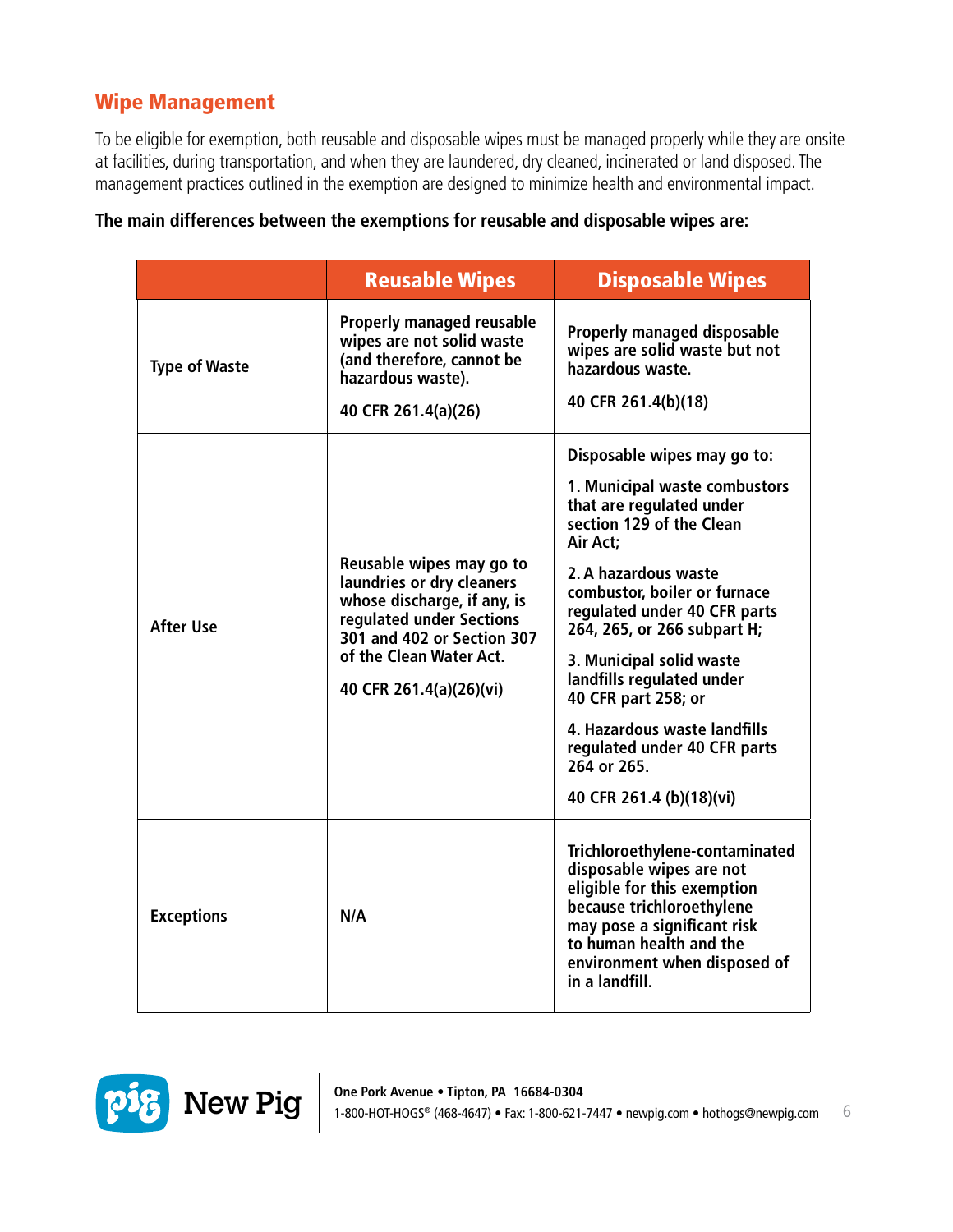

**One of the easiest and safest ways to comply with closed container regs is to use a latching lid with your wipe collection drum.**

# Containers and Labeling

Both reusable and disposable wipes must be stored, accumulated and transported in containers that are properly labeled with the words "Excluded Solvent-Contaminated Wipes." The containers must also be kept closed when wipes are not being added or removed and must not leak. Similar to EPA's hazardous waste management standards, managing solvent-contaminated wipes in non-leaking, closed containers helps to minimize the likelihood of spills, fires and fugitive air emissions.

It can be inconvenient or impractical to properly (completely) seal a container (like a 20-, 30-, or 55-gallon drum) after each wipe is added during used wipe accumulation. According to the final rule, a container can be considered "closed" when there is complete contact between the fitted lid and the rim. An unsecured lid can easily be jostled out of position in a busy plant, and it's common for workers to forget to replace it. That will put you out of compliance with the closed container reg.

One of the easiest and safest ways to comply with closed container regs is to use a latching lid with your wipe collection drum. Latching lids enable the user to open and re-close the drum securely in seconds rather than backing out the bolt/ring assembly for a tight fit every time you need to access the drum. When the container is full or when it is being readied for transport, it must then be "properly" sealed. When sealing for shipment, it is typically with the drum's original lid.

**To help facilities that may not generate large quantities of solvent-contaminated wipes, the regulation is performance-based and no single style of container is specified. Some examples suggested for wipe storage include:** 

- Open-head drums with latching lids
- Drums with draining screens at the bottom
- Other types of open-head containers with lids
- Containers with covers opened by a foot pedal
- Bags, provided they can meet the requirements of the standard

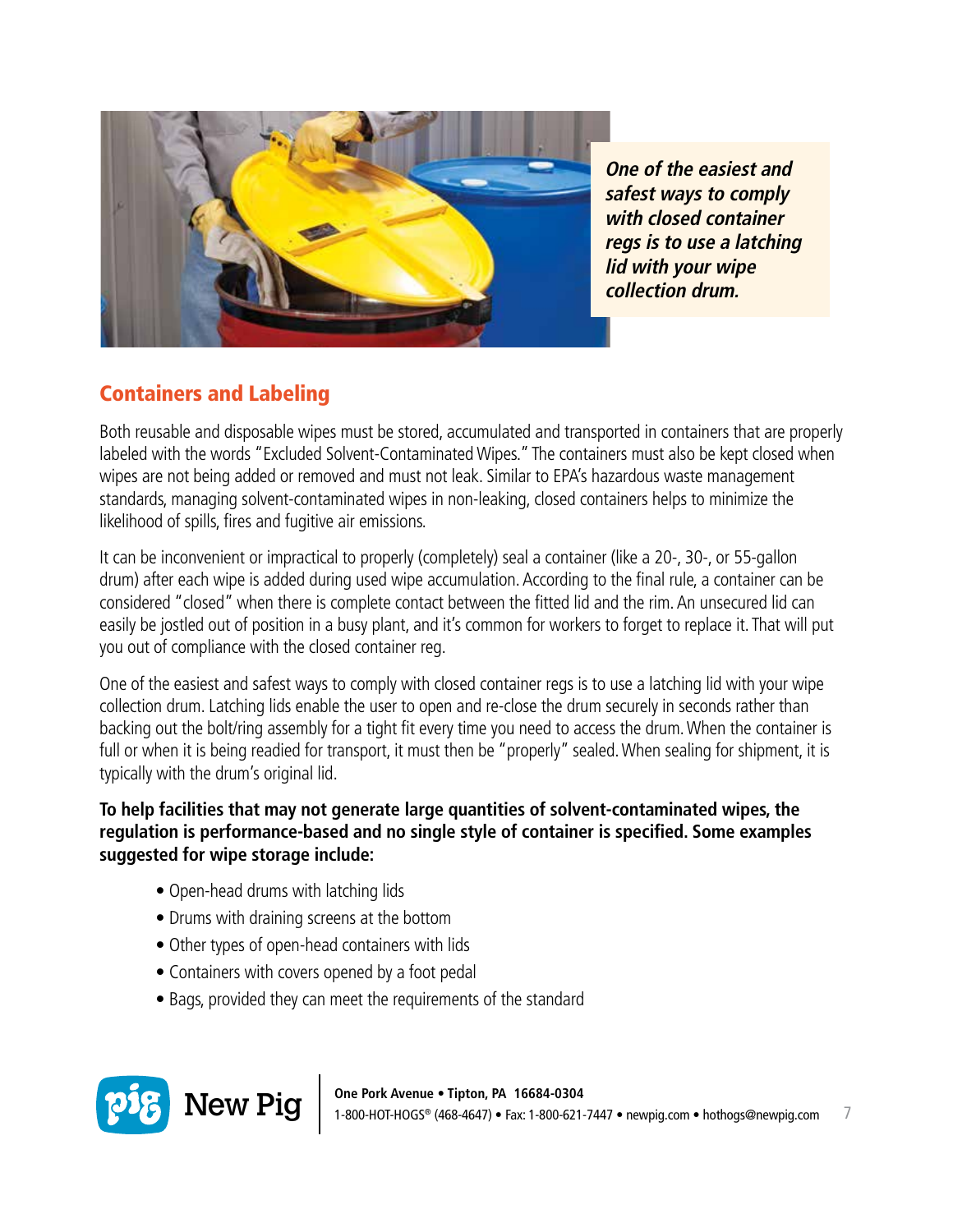# Free Liquids

When the EPA was analyzing the impact of solventcontaminated wipes on the environment, one of the parameters considered was that a majority of wipes that are landfilled are barely damp, and in some cases are mostly dry. To prevent containers of used solvents, referred to as "free liquid spent solvents," with just a handful of wipes added from entering landfills, wipes must have no free liquids when they are shipped. Generally, this means that the wipes should not be dripping solvents out of them (the solvents should be absorbed and trapped in the wipe). If you are unsure about the "free liquid status" of your wipes, you can use the following procedure to test:

 Generators can use the Paint Filter Liquids Test (SW-846, Method 9095B) to determine if the wipes being sent for laundering, incineration or disposal meet the "no free liquids" criteria. This test method was chosen because many states already use it to test materials that will be disposed of in municipal solid waste landfills. To perform this test, a wipe needs to be cut into small sections (less than 1 cm each), placed in a 60  $+/-5\%$ mesh conical funnel and allowed to drain for 5 minutes over a graduated cylinder. If any liquid is present in the cylinder after 5 minutes, the material is considered to have free liquids.

To be clear, you do NOT need to conduct the above paint filter liquids test for all your wipes, but generators must ensure that if a wipe was subject to testing, it would pass. Wipes that are centrifuged, mechanically wrung, vacuum extracted or, perhaps easiest of all, placed in screen-bottom drums to drain, typically meet the requirements of the paint filter liquids test.

Free liquid spent solvents that are removed from wipes are not eligible for the exemption and must be managed accordingly under EPA's hazardous waste regulations in 40 CFR 260-273. Liquid spent solvent waste may also count toward a facility's monthly RCRA generator status.







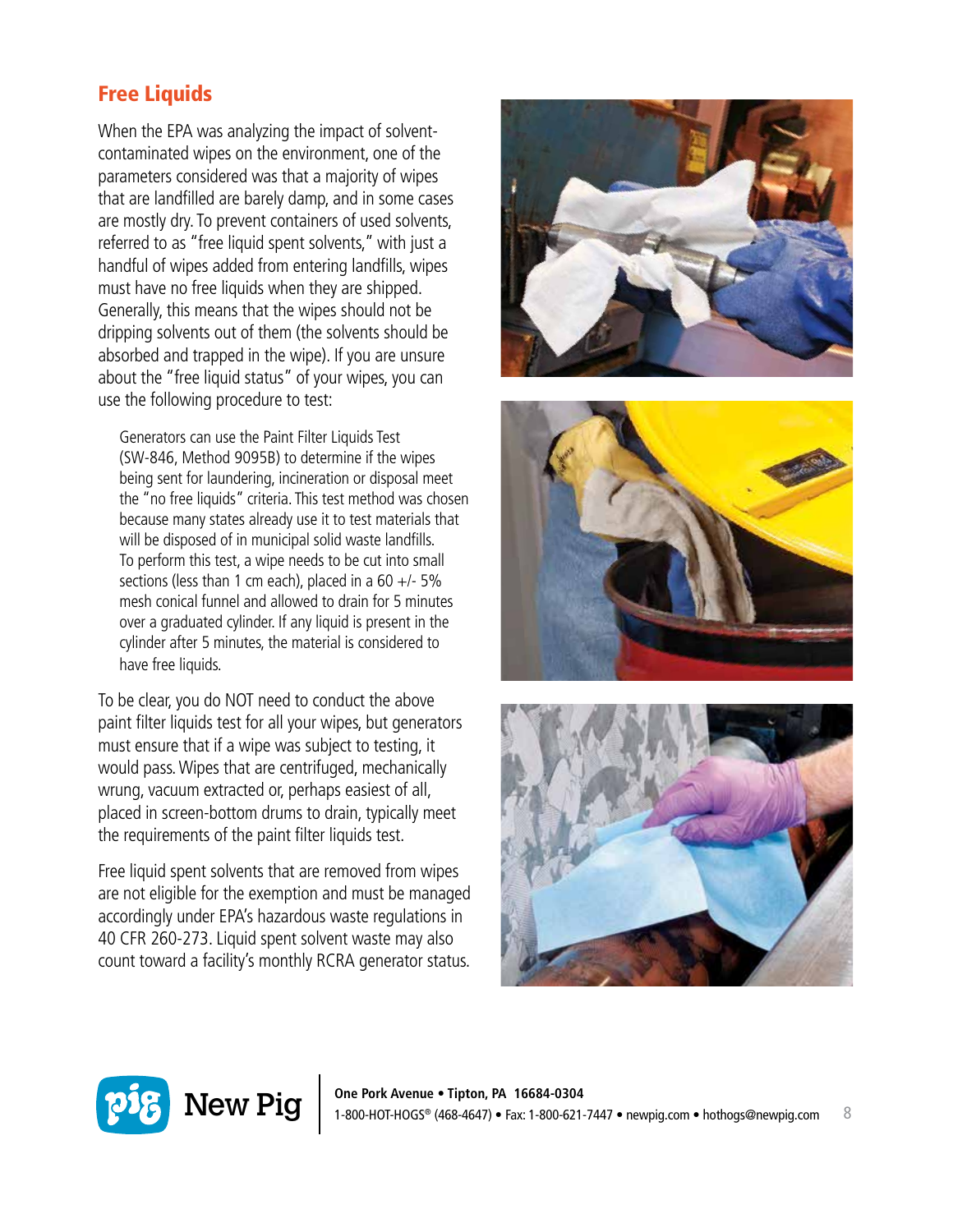# Accumulation Time

To prevent wipes from being stored indefinitely onsite, they may only be accumulated for up to 180 days before being sent for laundering or disposal. Because reusable wipes are typically provided with a regular weekly or monthly service, and because disposable wipes can be managed with other solid wastes, the EPA felt that 180 days is a sufficient amount of time for wipes to accumulate before being transported to a handling facility.

**To help ensure that wipes do not exceed the time limit, the accumulation start date must be marked on the container.** 

To help ensure that wipes do not exceed the time limit, the accumulation start date must be marked on the container. The start date is the day that the first wipe is placed in the container.

### Handling Facilities

### **Solvent-contaminated wipes must be managed by:**

- Laundries or dry cleaners that are governed under sections 301 and 402 or section 307 of the Clean Water Act if they have any discharges;
- Municipal solid waste landfills regulated under 40 CFR 258 including 258.40 or a hazardous waste landfill regulated under 40 CFR 264 or 265; or
- A municipal waste combustor or other combustion facility that is regulated under section 129 of the Clean Air Act, a hazardous waste combustor regulated under 40 CFR 264 or 265, or a hazardous waste boiler or industrial furnace regulated under 40 CFR 266 Subpart H.

Like solvent-contaminated wipe generators, these facilities must accumulate, store and manage wipes in labeled, non-leaking closed containers when they are not being processed or cleaned. Handling facilities must also be able to contain any free liquids and manage them properly.

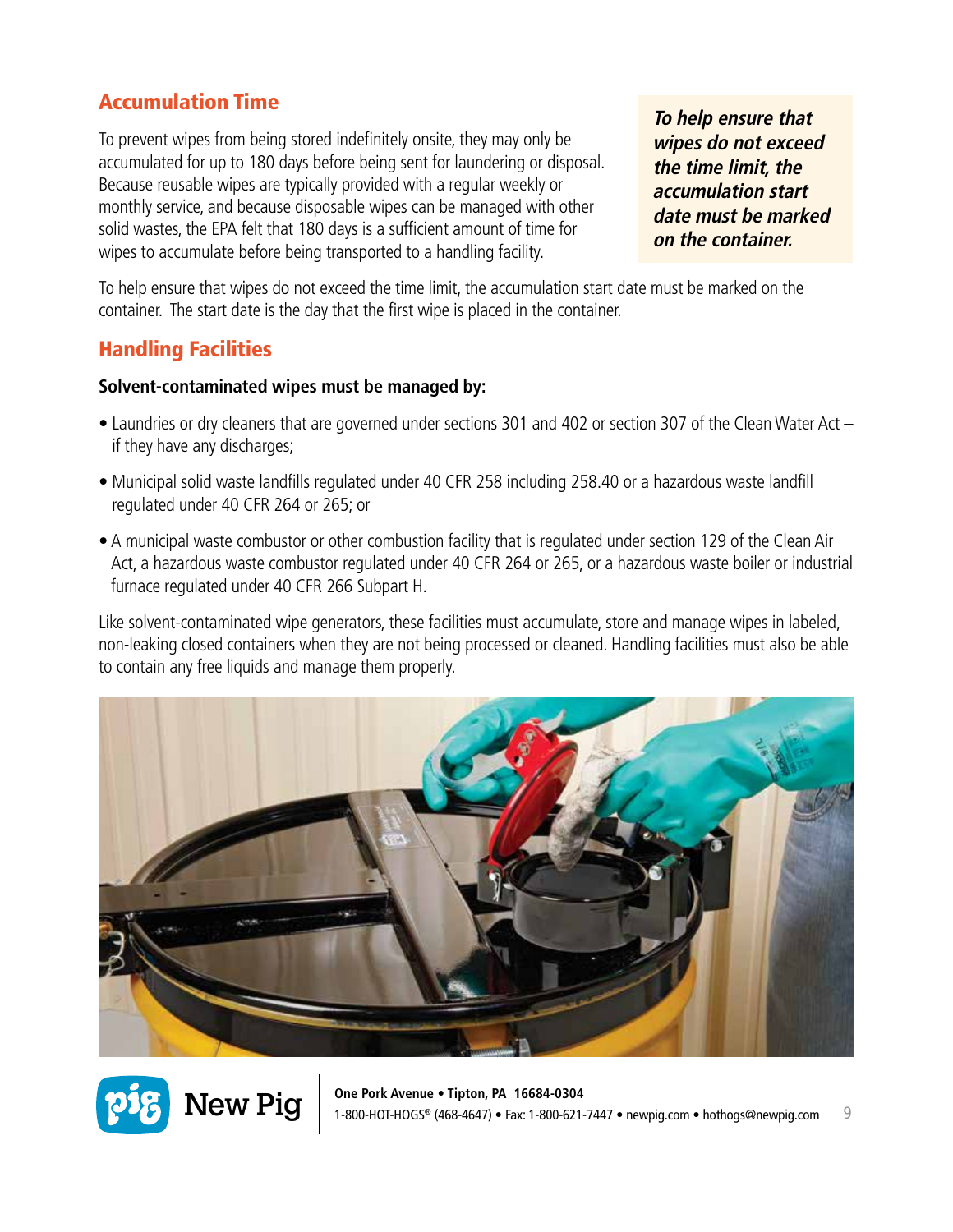### **Documentation**

Generators must maintain documentation that they are managing excluded solvent-contaminated wipes. This helps to ensure that generators are maintaining compliance with the conditions of the exemption. Documentation must include:

- 1. The name and address of the laundry, dry cleaner, landfill or combustor that is receiving the wipes.
- 2. Documentation that the 180-day accumulation time limit is being met.
- 3. A description of the process the generator is using to meet the "no free liquids" condition.

There is no specific template required for documentation. Generators may use service agreements, contracts or invoices to satisfy the first two documentation requirements.

### Implementation

Industry groups have been petitioning the EPA to exempt solvent-contaminated wipes since the 1980s. Mathy Stanislaus, EPA Assistant Administrator for the Office of Solid Waste and Emergency Response said of the ruling:

"Today's rule uses the latest science to provide a regulatory framework for managing solvent-contaminated wipes that is appropriate to the level of risk posed by these materials. I've heard directly from stakeholders about the benefits of this rule and the need to finalize it. The rule reduces costs for thousands of businesses, many of which are small businesses, while maintaining protection of human health and the environment."

It's been estimated that facilities will save more than \$20 million annually and with a little effort, you can reap the rewards this exemption provides.